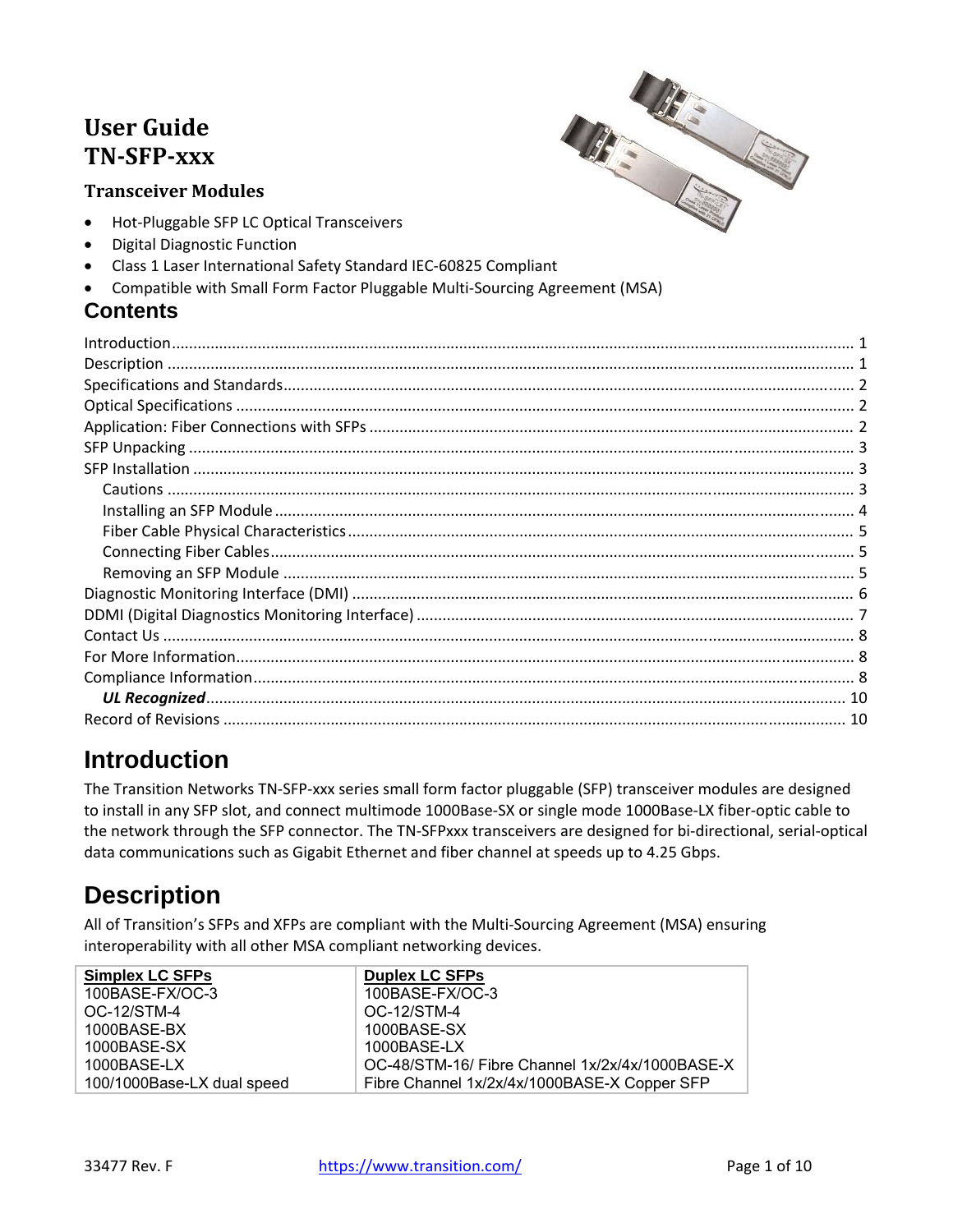## **Specifications and Standards**

| <b>Standards</b>         | IEEE 802.3 2003; ANSI X3.297-1997                                                                                                                                                                                |  |  |
|--------------------------|------------------------------------------------------------------------------------------------------------------------------------------------------------------------------------------------------------------|--|--|
| <b>Compliance</b>        | IEC-60825; FDA 21; CFR 1040.10 and 1040.11                                                                                                                                                                       |  |  |
| <b>Dimensions</b>        | Width: 0.52" [13 mm] x Depth: 2.18" [55 mm] x Height: 0.33" [8 mm]                                                                                                                                               |  |  |
| <b>Power</b>             | 3.3V                                                                                                                                                                                                             |  |  |
| <b>Power Consumption</b> | $0.66$ watts                                                                                                                                                                                                     |  |  |
| <b>Environment</b>       | $0^{\circ}$ C to 70 $^{\circ}$ C                                                                                                                                                                                 |  |  |
| <b>Shipping Weight</b>   | 1 lb. (454 g) approximately                                                                                                                                                                                      |  |  |
| <b>Voltage</b>           | 3.3 volts                                                                                                                                                                                                        |  |  |
| <b>Operating Temp</b>    | $-10^{\circ}$ C – 85 $^{\circ}$ C: TN-SFP-SX, TN-SFP-SXD, TN-SFP-LX1, TN-SFP-ESX5, TN-SFP-OC3S3,<br>TN-SFP-ESX6, TN-SFP-FC2XM, TN-SFP-FC2XS2.                                                                    |  |  |
| <b>Operating Temp</b>    | 0°C - 70°C: TN-SFP-ELX1, TN-SFP-LX3, TN-SFP-LX5, TN-SFP-LX8, TN-SFP-LX12, TN-<br>SFP-Ocx, TN-SFP-LX16, TN-SFP-LXBxx, TN-SFP-FC4Xxx, TN-SFP-FC2XS40, TN-SFP-<br>FC2XS15, TN-SFP-TX, TN-SFP-T-MG, TN-SFP-GE-100FX. |  |  |
| <b>Operating Temp</b>    | $-20^{\circ}$ C to + 85 $^{\circ}$ C: TN-SFP-STM1E.                                                                                                                                                              |  |  |
| <b>Operating Temp</b>    | $-40^{\circ}$ C to + 85 $^{\circ}$ C: TN-SFP-LX1T, TN-SFP-LX3T, TN-SFP-LXB11T, TN-SFP-LXB12T, TN-<br>SFP-LXB21T, TN-SFP-LXB22T.                                                                                  |  |  |
| <b>Storage Temp</b>      | -40°C to +85°C (-40° to +185°F)                                                                                                                                                                                  |  |  |
| <b>MTBF</b>              | At Ambient Temp. 85 °C: 600,000 Hrs.<br>At Ambient Temp. 80 °C: 730,964 Hrs.                                                                                                                                     |  |  |
| Warranty                 | Lifetime                                                                                                                                                                                                         |  |  |

The TN‐SFP‐xxx was designed to meet these standards and specifications:

Transition Networks' SFP modules fully comply with Multi‐Sourcing Agreement (MSA). This compliance allows our SFP modules to be used in other MSA compliant SFP platforms without any problems.

# **Optical Specifications**

Optical specs for all Transition Networks' SFPs are at https://www.transition.com/lines/optical-devices/.

## **Application: Fiber Connections with SFPs**

SFPs are used with Gigabit Ethernet Switches and Routers, Fibre Channel Switch Infrastructure, xDSL applications, Metro Edge Switching, etc.

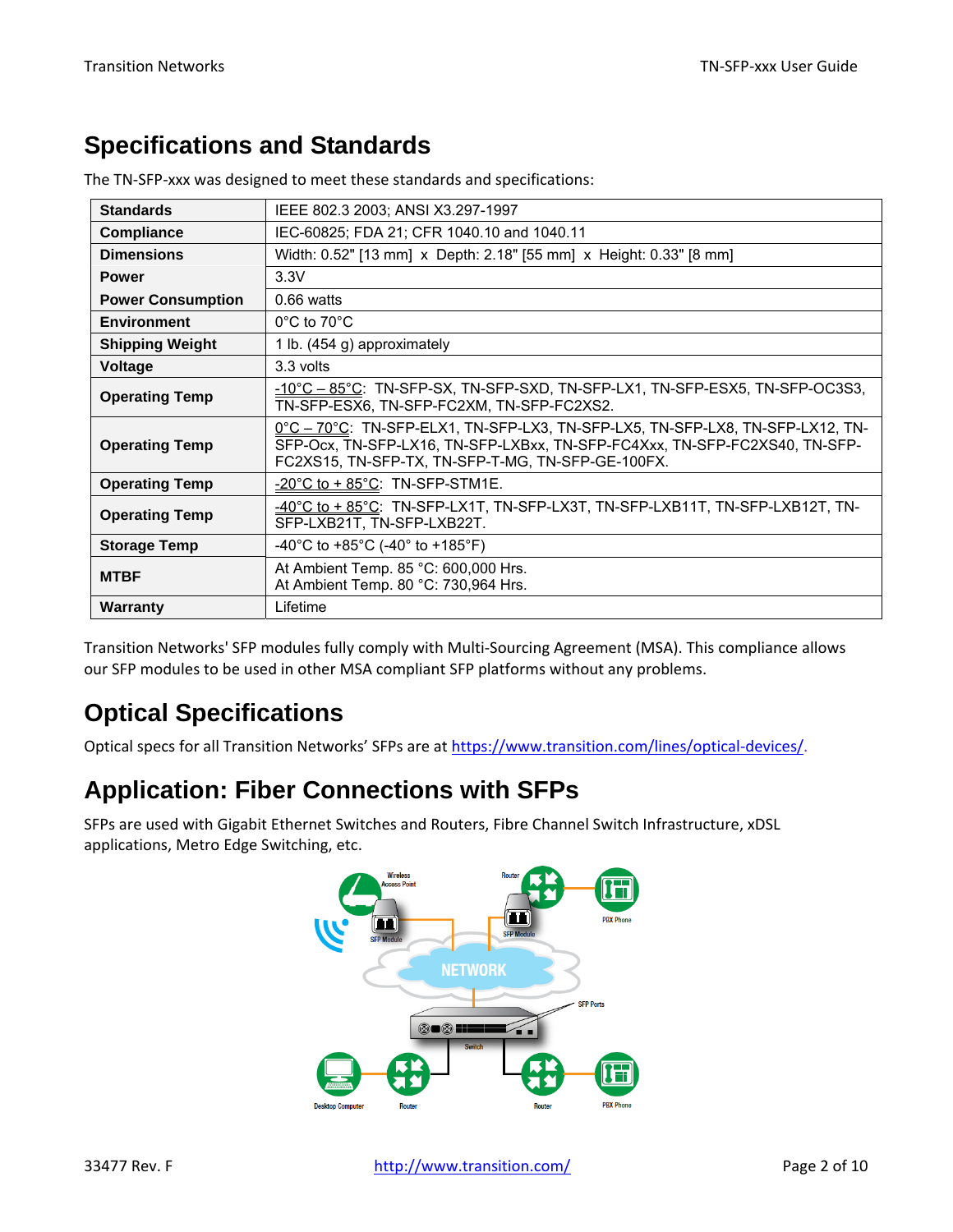## **SFP Unpacking**

Before you start installing the TN-SFP-xxx, verify that the package contains the following items:

- o One TN-SFP-xxx
- o One protective foam piece
- o One Documentation Postcard

Notify your sales representative immediately if any of the aforementioned items is missing or damaged. Save the packaging for possible future use.



### **SFP Installation**

#### *Cautions*

- The SFP transceiver module is keyed to only be installed one way. However, if forced the wrong way, damage may occur.
- The SFP transceiver module may be damaged if directly connected with short fiber cable without an attenuator.
- Avoid getting dust or other contaminants into the fiber bore of the SFP transceiver module, as this will cause the optics to not operate properly.
- Clean the optic surfacees of the optical fiber before you plug them back in to the optical bores of another SFP transceiver module. See the Fiber Optic Association, Inc. Cleaning Fiber Optic Connections page on the FOA website at www.thefoa.org/tech/ref/termination/cleaning.html for more information.
- Each port must match the wavelength specifications on the other end of the cable, and the cable must not exceed the specified cable length for reliable communications.

Note that the NM2-FXS-2230-SFP-01 SFP transceiver is sold separately and also as a part of Transition Networks' NM2-FXS-2230-SFP-01 M.2 100-Base-FX Ethernet Fiber NIC. See the NM2-FXS-2230-SFP-01 manual for more information on the SFP bundled with the M.2 NIC.

See the Optical Power Budget calculator at https://www.transition.com/support/library/calculators/.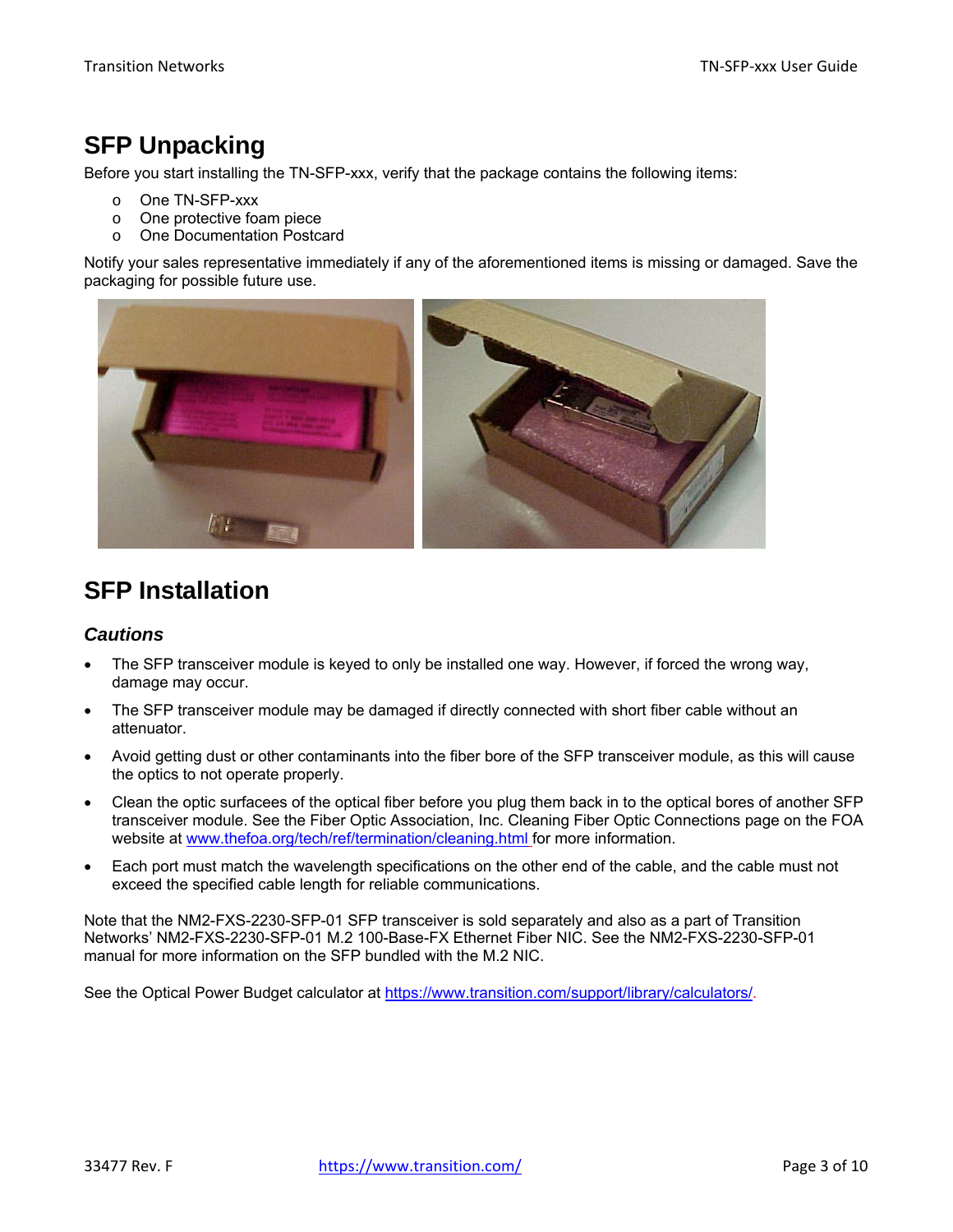#### *Installing an SFP Module*

- 1. Attach an ESD-preventive wrist strap to your wrist and to the ESD ground connector or a bare metal surface on your chassis.
- 2. Remove the SFP transceiver module from its protective packaging. Note: Do not remove the optical bore dust plugs until directed to do so in a later procedure.
- 3. Check the slot orientation. Note that for some devices (e.g., S4224) some slots are "upside down" compared to other slots.
- 4. Position the SFP device at the desired installation slot, with the label facing correctly.
- 5. Carefully slide the SFP device into the slot, aligning it with the internal installation guides.



- 6. Ensure that the SFP device is firmly seated against the internal mating connector. To verify that the SFP is seated and latched properly:
	- **a**) Grasp the SFP by the sides and try to remove it without releasing the latch.

**b)** If the SFP can not be removed, it is installed and seated properly. If the SFP can be removed, reinsert it and press harder with your thumb; repeat if necessary until it is latched securely into the socket.



- 7. Connect the fiber cable to the fiber port connector of the SFP device. Make sure the SFP release latch is in the up (closed) position when you insert the cable connector into the SFP.
- 8. Remove the dust plug from the connector. Save the dust plug for future use.
- 9. Attach an appropriate cable into the SFP module port.
- 10. Attach the other end of the cable into the other device.
- 11. Observe the status LED(s). See the related manual for details.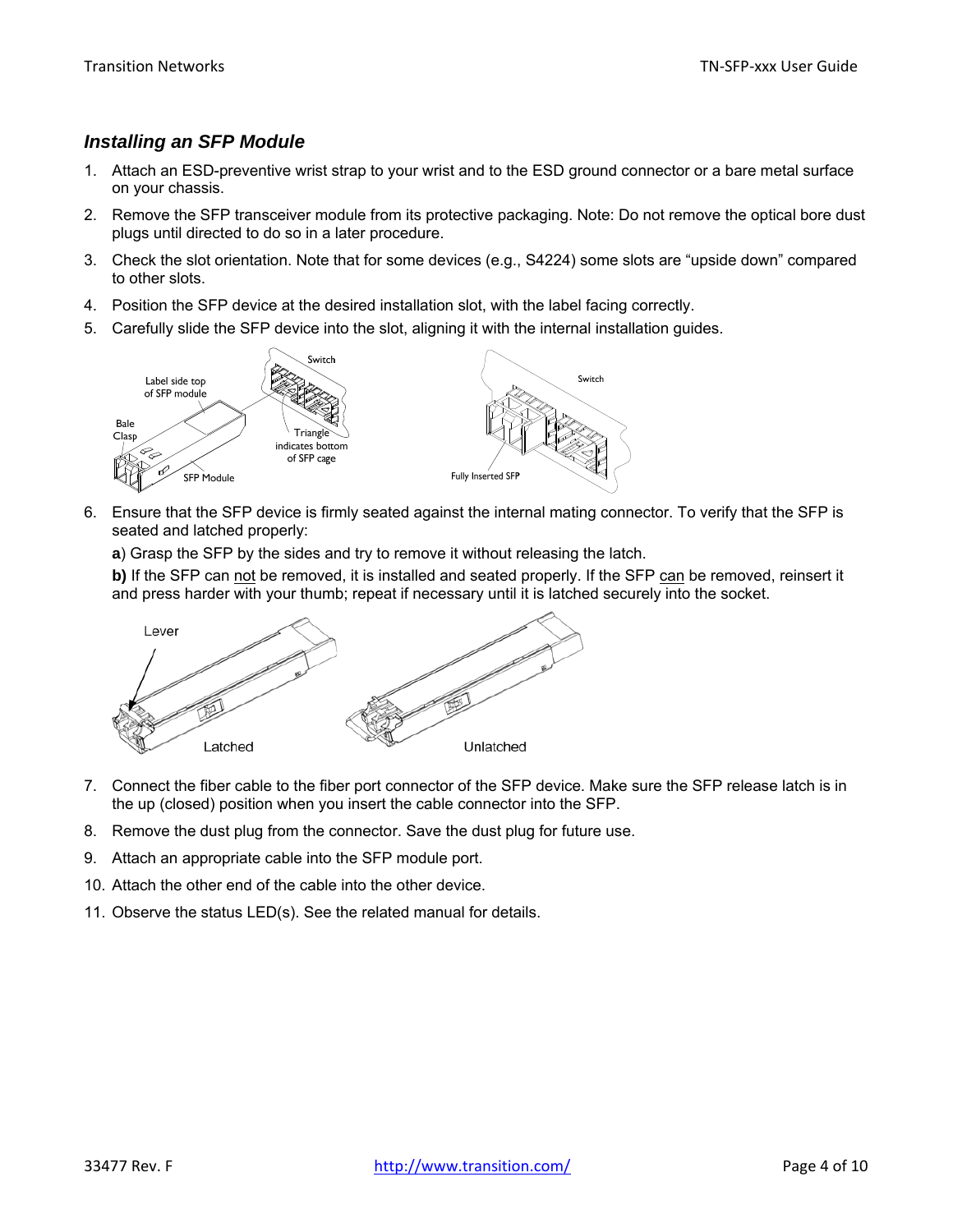#### *Fiber Cable Physical Characteristics*

The fiber cable physical characteristics must meet or exceed IEEE 802.3ae specifications:

- Single mode fiber (recommended): 9 μm
- Multimode fiber (recommended): 62.5/125 μm
- Multimode fiber (optional): 100/140, 85/140, 50/125 μm
- MMF Media TN-SFP-GE-100FX: 1310 nm

**Warning**: Visible and invisible laser radiation when open. DO NOT stare into laser beam or view directly with optical instruments. Failure to observe this warning could result in damage to your eyes or blindness.

#### *Connecting Fiber Cables*

To install the fiber cable, do the following:

- 1. Locate the appropriate fiber cable.
- 2. Install the cable as shown below.



#### *Removing an SFP Module*

**Caution**: Be careful when removing the SFP or SFP+ from a device. Some SFP transceiver module temperatures may exceed 160°F (70°C) and be too hot to touch with bare hands. **Note**: Do not remove and replace the SFP modules more often than necessary; excessive SFP removing and replacing can shorten the SFPs useful life.

- 1. Attach an ESD-preventive wrist strap to your wrist and to the ESD ground connector or a bare metal surface on your chassis.
- 2. For future reattachment of fiber-optic cables, note which connector plug is send (TX) and which is receive (RX).
- 3. Remove the SFP transceiver module:

**a.** If the SFP transceiver module has an **actuator button latch**, gently press the actuator button on the front of the SFP transceiver module until it clicks and the latch mechanism releases the SFP transceiver module from the socket connector. Grasp the actuator button between your thumb and index finger, and carefully pull the SFP transceiver module straight out of the module slot.

**b.** If the SFP transceiver module has a **bail clasp latch**, pull the latch out and down to eject the SFP transceiver module from the socket connector. If the bail clasp latch is obstructed and you cannot use your index finger to open it, use a small, flat-blade screwdriver or other long, narrow instrument to open the bail clasp latch. Grasp the SFP transceiver module between your thumb and index finger, and carefully remove it from the socket.

- 4. Replace the Dust Plug.
- 5. Place the removed SFP/SFP+ transceiver module in an antistatic bag or other protective package.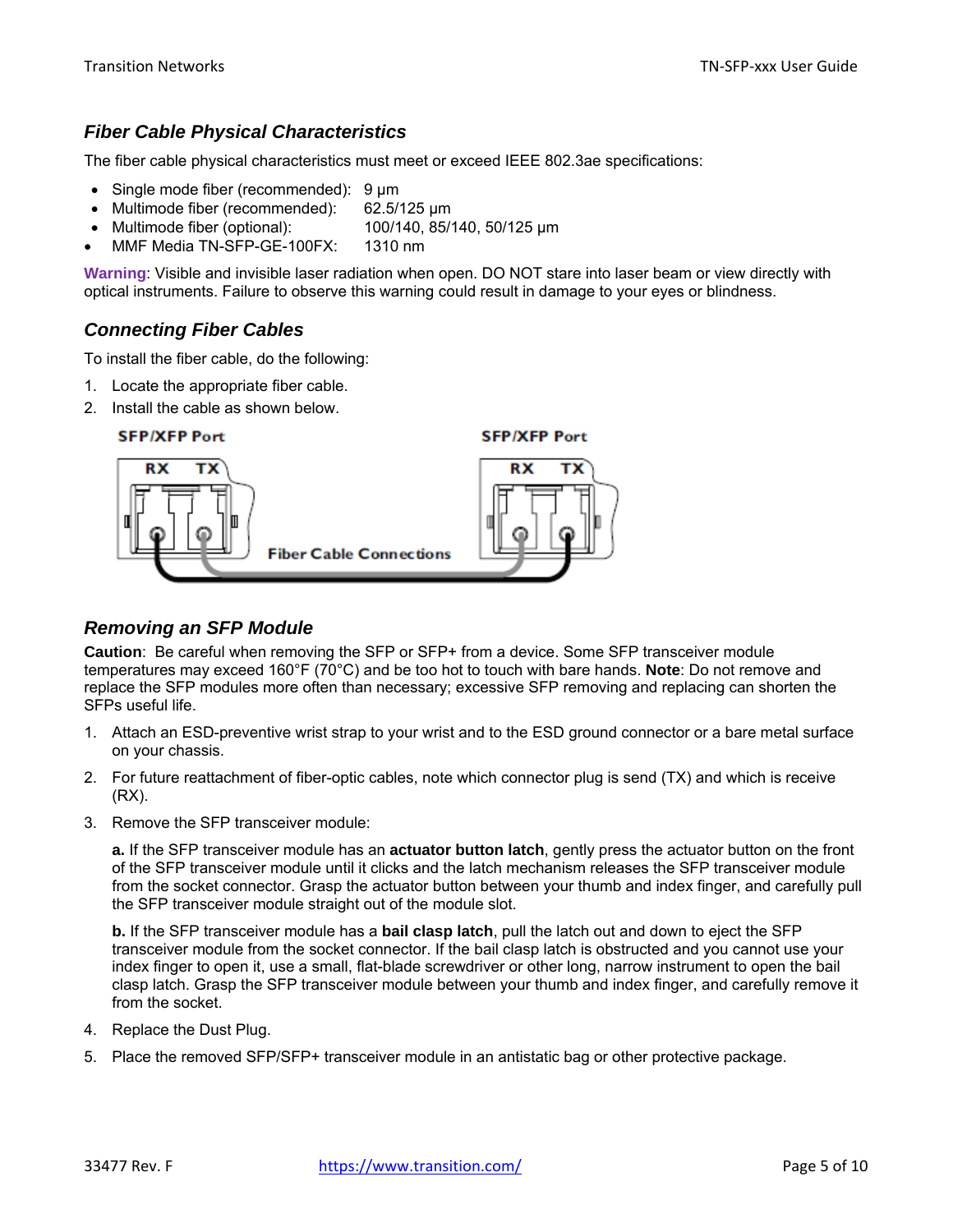# **Diagnostic Monitoring Interface (DMI)**

The following DMI port screen and explanation table contains brief definitions of the DMI support offered on some SFP Transceiver Modules. For further information, see the help option on the CPSMM-xxx, SNMP agent, or Transition Networks Focal Point or ION System GUI. **Note:** This feature is not available on all devices and may vary between products. See the related manual for specific information.

| - ION Stack          | <b>ADVANCED</b><br><b>COUNTERS</b><br><b>MAIN</b>                                                         | LOAM DMI                    |                                  |
|----------------------|-----------------------------------------------------------------------------------------------------------|-----------------------------|----------------------------------|
| $-$ Chassis          | Interface Characteristics                                                                                 |                             |                                  |
| $+ 1011$ IONMM       | <b>DMID</b><br><b>SFP</b>                                                                                 | Connector Type-<br>LC       | Nominal Bit Rate (Mbps):<br>1300 |
| $+$ [03]C3230-1040   |                                                                                                           |                             |                                  |
| $+104$ C6010-3040    | Fiber Interface Wavelength (nm)-                                                                          |                             |                                  |
|                      | 850                                                                                                       |                             |                                  |
| $+$ [05]C3230-1040   | Diagnostic Monitoring                                                                                     |                             |                                  |
| $+$ [07]C3210-1013   | (Receive Power (µW)                                                                                       | Receive Power (dBM)         | Receive Power Alarm              |
| $+ 1081C3221 - 1040$ | 0                                                                                                         |                             | Low Alarm                        |
| $+12$ C2110-1013     |                                                                                                           |                             |                                  |
| $+14$ [C2210-1013]   | (Rx Power Intrusion Threshold (µW)                                                                        |                             |                                  |
| $+1602220 - 1014$    | 10                                                                                                        |                             |                                  |
| $-18$ ]C3220-1040    | ("C)<br>Temperature<br>("C)<br><br>Temperature<br><br>Temperature<br><br><br><br><br><br><br><br><br><br> | Temperature (°F)            | Temperature Alarm                |
| Port 1               | 39.9                                                                                                      | 103.8                       | Normal                           |
| Port <sub>2</sub>    | (Transmit Bias Current (µA)-                                                                              | Transmit Bias Alarm         |                                  |
| [22] ONPS-A          | 14848                                                                                                     | Normal                      |                                  |
| + [23] IONPS-D       | [Transmit Power (µW)                                                                                      | Transmit Power (dBM)        | <b>Transmit Power Alarm</b>      |
|                      | 244                                                                                                       | $-6.126$                    | Normal                           |
|                      |                                                                                                           |                             |                                  |
|                      | Supported Media Length                                                                                    |                             |                                  |
|                      | 9/125u Singlemode Fiber (m)-                                                                              | 50/125u Multimode Fiber (m) | (62.5/125u Multimode Fiber (m)-  |
|                      | N/A                                                                                                       | 500                         | 300                              |
|                      | Copper (m)                                                                                                |                             |                                  |
|                      | N/A                                                                                                       |                             |                                  |
|                      |                                                                                                           | Refreski Save Help          |                                  |
|                      |                                                                                                           |                             |                                  |

TN-SFP distances, TX power, RX power, and link budgets can be found on Transition Networks website, document "SFP/XFP Fiber and Copper Connectors at https://www.transition.com/lines/optical-devices/.

The fiber optic transmitters on this device meet Class I Laser safety requirements per IEC-825/CDRH standards and comply with 21 CFR1040.10 and 21CFR1040.11.

WARNING: Visible and invisible laser radiation when open. Do not stare into the beam or view the beam directly with optical instruments. Failure to observe this warning could result in an eye injury or blindness.

IMPORTANT: Copper based media ports such as Twisted Pair (TP) Ethernet, USB, RS232, RS422, RS485, DS1, DS3, Video Coax, etc., are intended to be connected to intra-building (inside plant) link segments that are not subject to lightening transients or power faults. Copper-based media ports such as Twisted Pair (TP) Ethernet, USB, RS232, RS422, RS485, DS1, DS3, Video Coax, etc., are NOT to be connected to inter-building (outside plant) link segments that are subject to lightening transients or power faults.

The transceiver must be operated within the specified temperature and voltage limits. The optical ports of the module must be terminated with an optical connector or with a dust plug.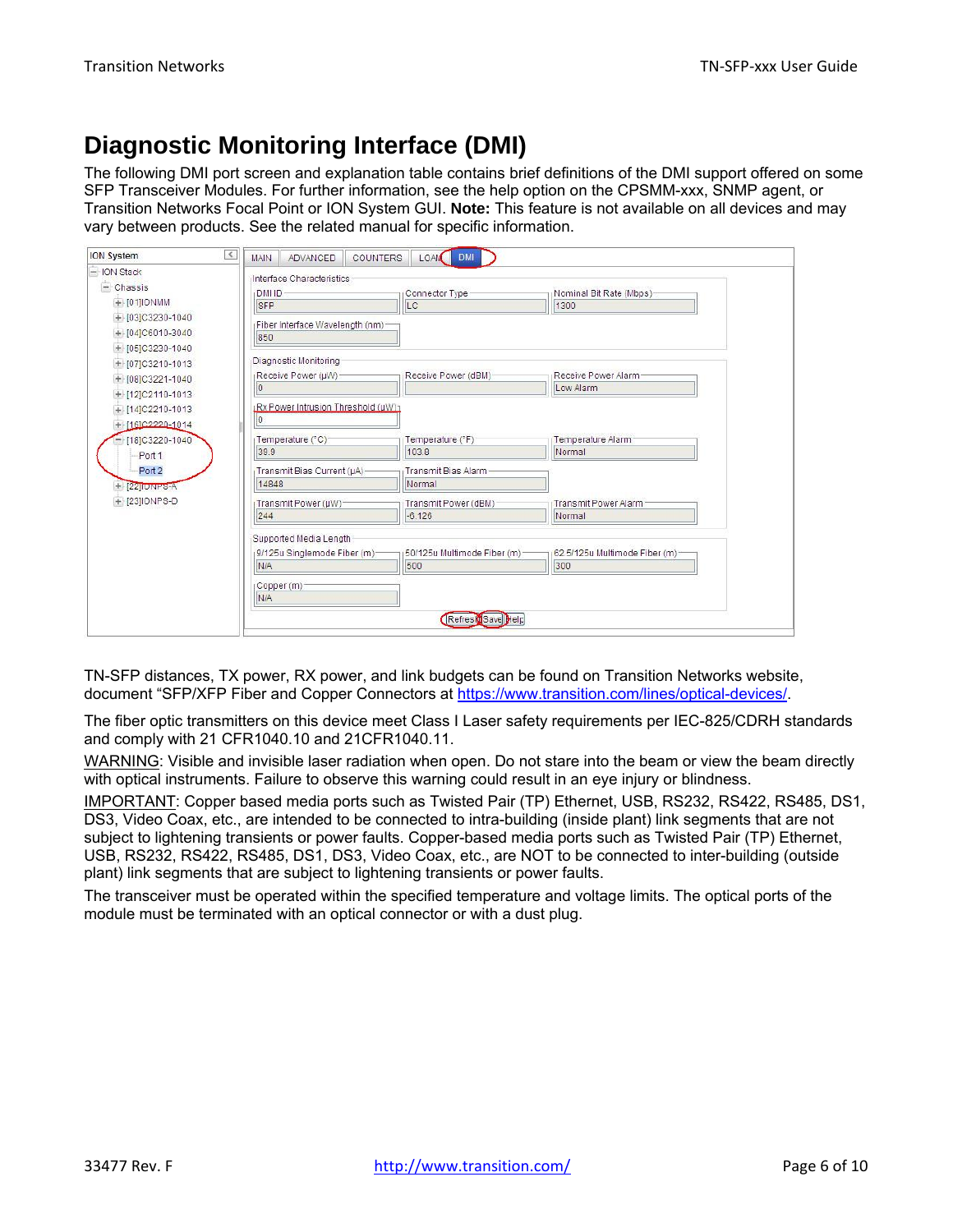## **DDMI (Digital Diagnostics Monitoring Interface)**

DDMI (Digital Diagnostics Monitoring Interface) provides enhanced digital DMI for optical transceivers which allows real time access to device operating parameters.

The following DDMI port screen and explanation table contains brief definitions of the DDMI support offered on some Small Form Factor Pluggable (SFP) Transceiver Modules. For further information, see the help option or User Guide for the S3290, S4140, S4212, and S4224. **Note:** This feature is not available on all devices and may vary between products. See the related manual for more information.

| <b>TRANSITION</b><br><b>NETWORKS</b>                                          |              |                                         |                                    |                             | <b>S4224 - Carrier Ethernet Network Interface Device</b> |                    |                                   |
|-------------------------------------------------------------------------------|--------------|-----------------------------------------|------------------------------------|-----------------------------|----------------------------------------------------------|--------------------|-----------------------------------|
| $\triangleright$ System<br>▶ Ports                                            | ⌒            | <b>Transceiver Information</b>          |                                    |                             |                                                          |                    | Port 27 V Auto-refresh<br>Refresh |
| Link OAM<br>$\triangleright$ DHCP<br>$\triangleright$ Security                |              | <b>Vendor</b><br><b>Part Number</b>     | Transition<br><b>TN-10GSFP-LR1</b> |                             |                                                          |                    |                                   |
| $\blacktriangleright$ LACP<br>- Loop Protection                               |              | <b>Serial Number</b><br><b>Revision</b> | 8800022<br>0001                    |                             |                                                          |                    |                                   |
| ▶ Spanning Tree<br>MVR                                                        |              | Date Code<br><b>Transceiver</b>         | 2011-08-09<br>10 <sub>G</sub>      |                             |                                                          |                    |                                   |
| $\blacktriangleright$ IPMC<br>$\blacktriangleright$ LLDP<br>Ethernet Services |              |                                         |                                    |                             |                                                          |                    |                                   |
| ▶ Performance<br><b>Monitor</b>                                               |              | <b>DDMI</b> Information<br>Type         | <b>Current</b>                     | <b>High Alarm Threshold</b> | <b>High Warn Threshold</b>                               | Low Warn Threshold | <b>Low Alarm Threshold</b>        |
| $.$ PTP                                                                       |              | Temperature(C)                          | 52.875                             | 85,000                      | 80.000                                                   | 0.000              | $-5.000$                          |
| • MAC Table                                                                   |              | <b>Voltage(V)</b>                       | 3.2600                             | 3.6000                      | 3.5000                                                   | 3.1000             | 3.0000                            |
| IN VLANS                                                                      |              | Tx Bias(mA)                             | 38.896                             | 90.000                      | 80.000                                                   | 4.000              | 2.000                             |
| $\nabla$ DDMI<br><b>Overview</b>                                              |              | Tx Power(mW)                            | 0.5624                             | 1.4125                      | 1.1220                                                   | 0.1585             | 0.1259                            |
| - Detailed                                                                    |              | Rx Power(mW)                            | $0.0000 -$                         | 1.4125                      | 1.1220                                                   | 0.0363             | 0.0229                            |
| UDLD                                                                          |              | Tx Power(dBm)                           | $-2.50$                            | 1.50                        | 0.50                                                     | $-8.00$            | $-9.00$                           |
| Diagnostics                                                                   | $\checkmark$ | <b>Rx Power(dBm)</b>                    | $-inf$                             | 1.50                        | 0.50                                                     | $-14.40$           | $-16.40$                          |

The Transceiver Information and DDMI Information sections are described below.

| <b>DDMI Parameter</b>                                                                                                      | <b>Description</b>                                                                                                                                                                                                                       |  |  |  |
|----------------------------------------------------------------------------------------------------------------------------|------------------------------------------------------------------------------------------------------------------------------------------------------------------------------------------------------------------------------------------|--|--|--|
| <b>DMI</b>                                                                                                                 | Rx Power (uW) Intrusion Threshold; a level for Rx Power on the Fiber port.<br>If the DMI read value falls below the preset value, an intrusion is detected, and<br>a trap is generated. The default is 0 uW. The range is 0 - 65,535 uW. |  |  |  |
| Port                                                                                                                       | The device's port number.                                                                                                                                                                                                                |  |  |  |
| Vendor                                                                                                                     | The SFP vendor's name (e.g., Transition).                                                                                                                                                                                                |  |  |  |
| <b>Part Number</b>                                                                                                         | The SFP vendor Part number provided by the SFP vendor (TN-10GSFP-SR).                                                                                                                                                                    |  |  |  |
| <b>Serial Number</b>                                                                                                       | The SFP Vendor Serial number provided by the SFP vendor (e.g., 8672105).                                                                                                                                                                 |  |  |  |
| <b>Revision</b>                                                                                                            | The SFP vendor Revision level for part number provided by the SFP vendor.                                                                                                                                                                |  |  |  |
| Date Code                                                                                                                  | The vendor's manufacturing date code (e.g., 2011-08-09).                                                                                                                                                                                 |  |  |  |
| <b>Transeiver</b><br>The Transceiver compatibility (e.g., 1000BASE_SX or 10G).                                             |                                                                                                                                                                                                                                          |  |  |  |
| <b>Current</b>                                                                                                             | The current value of temperature, voltage, TX bias, TX power, and RX power.                                                                                                                                                              |  |  |  |
| The high alarm threshold value of temperature, voltage, TX bias, TX power,<br><b>High Alarm Threshold</b><br>and RX power. |                                                                                                                                                                                                                                          |  |  |  |
| <b>High Warn Threshold</b>                                                                                                 | The high warn threshold value of temperature, voltage, TX bias, TX power,<br>and RX power.                                                                                                                                               |  |  |  |
| The low warn threshold value of temperature, voltage, TX bias, TX power, and<br><b>Low Warn Threshold</b><br>RX power.     |                                                                                                                                                                                                                                          |  |  |  |
| The low alarm threshold value of temperature, voltage, TX bias, TX power,<br><b>Low Alarm Threshold</b><br>and RX power.   |                                                                                                                                                                                                                                          |  |  |  |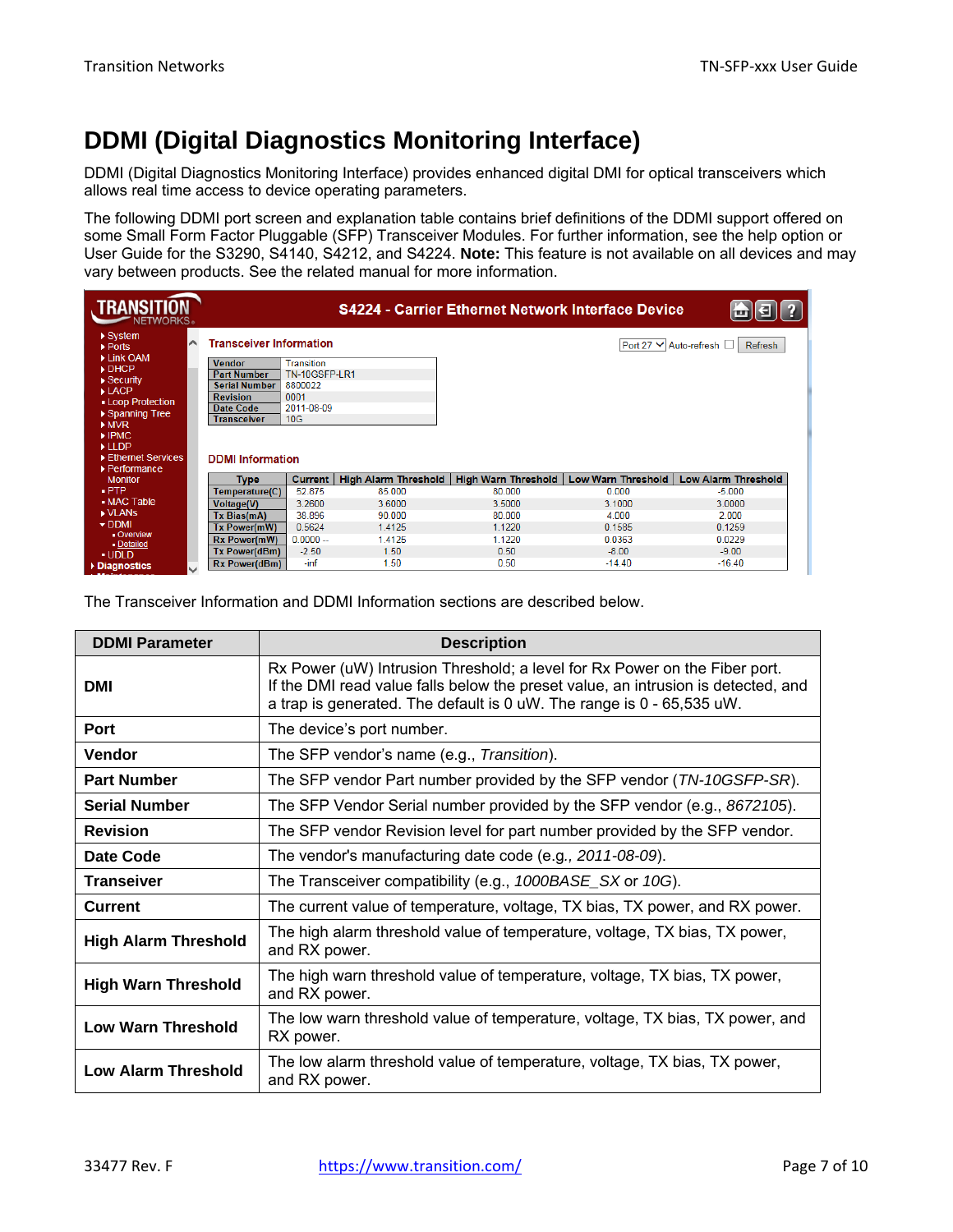## **Contact Us**

**Technical Support:** Technical support is available 24-hours a day. US and Canada: 1-800-260-1312 International: 00-1-952-941-7600

#### **Main Office**

tel: +1.952.941.7600 | toll free: 1.800.526.9267 | fax: 952.941.2322 sales@transition.com | techsupport@transition.com | customerservice@transition.com

#### **Address**

Transition Networks 10900 Red Circle Drive Minnetonka, MN 55343, U.S.A.

## **For More Information**

Technical information in this document is subject to change without notice. For more information see Transition Networks Optical Devices webpage.

## **Compliance Information**

#### **Class I Laser Compliance**

This product has been tested and found to comply with the limits for FDA Class I laser for IEC60825, EN60825, and 21CFR1040 specifications.

### **Translated Safety Warnings**

| <b>Warning Class I laser product.</b>  | Advarsel Laserprodukt av klasse I.    |
|----------------------------------------|---------------------------------------|
| Waarschuwing Klasse-I laser produkt.   | Aviso Produto laser de classe I.      |
| Varoitus Luokan I lasertuote.          | ¡Advertencia! Producto láser Clase I. |
| Attention Produit laser de classe I    | Varning! Laserprodukt av klass I.     |
| Warnung Laserprodukt der Klasse I.     | Aviso Produto a laser de classe I.    |
| Avvertenza Prodotto laser di Classe I. | Advarsel Klasse I laserprodukt.       |

### **FCC Regulations**

This equipment has been tested and found to comply with the limits for a Class A digital device, pursuant to Part 15 of the FCC rules. These limits are designed to provide reasonable protection against harmful interference when the equipment is operated in a commercial environment. This equipment generates, uses and can radiate radio frequency energy and, if not installed and used in accordance with the instruction manual, may cause harmful interference to radio communications.

Operation of this equipment in a residential area is likely to cause harmful interference, in which case the user will be required to correct the interference at the user's own expense.

### **Canadian Regulations**

This digital apparatus does not exceed the Class A limits for radio noise for digital apparatus set out on the radio interference regulations of the Canadian Department of Communications.

Le présent appareil numérique n'émet pas de bruits radioélectriques dépassant les limites applicables aux appareils numériques de la Class A prescrites dans le Règlement sur le brouillage radioélectrique édicté par le ministère des Communications du Canada.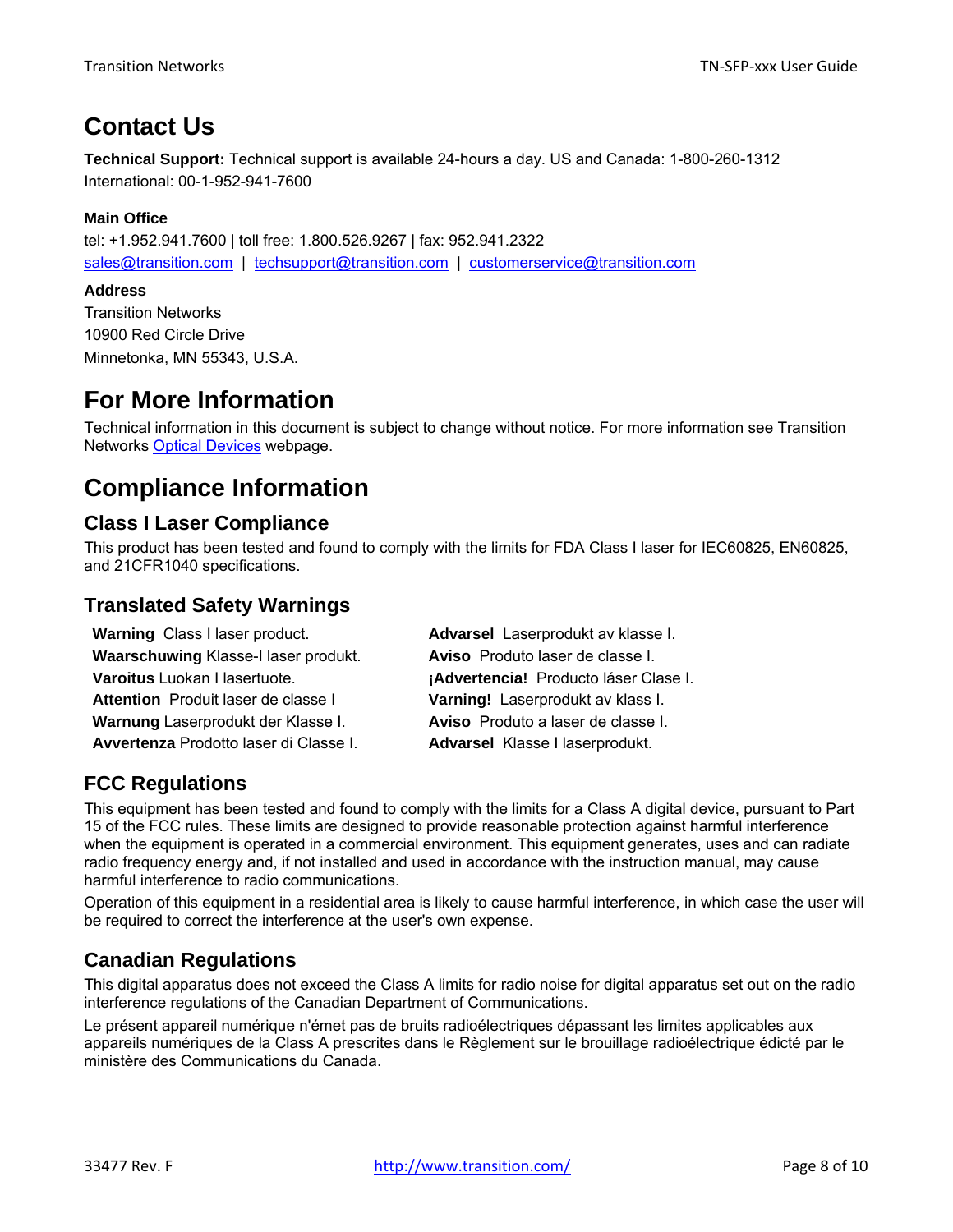#### **European Regulations**

#### **Warning**

This is a Class A product. In a domestic environment this product may cause radio interference in which case the user may be required to take adequate measures.

#### **Achtung !**

Dieses ist ein Gerät der Funkstörgrenzwertklasse A. In Wohnbereichen können bei Betrieb dieses Gerätes Rundfunkstörungen auftreten. In diesem Fäll is der Benutzer für Gegenmaßnahmen verantwortlich.

#### **Attention !**

Ceci est un produit de Classe A. Dans un environment domestique, ce produit risque de créer des interférences



radioélectriques, il appartiendra alors à l'utilsateur de prende les measures spécifiques appropriées.

In accordance with European Union Directive 2002/96/EC of the European Parliament and of the Council of 27 January 2003, Transition Networks will accept post usage returns of this product for proper disposal. The contact information for this activity can be found in the 'Contact Us' portion of this document.

Der Anschluss dieses Gerätes an ein öffentlickes Telekommunikationsnetz in den EGMitgliedstaaten verstösst gegen die jeweligen einzelstaatlichen Gesetze zur Anwendung der Richtlinie 91/263/EWG zur Angleichung der Rechtsvorschriften der Mitgliedstaaten über Telekommunikationsendeinrichtungen einschliesslich der gegenseitigen Anerkennung ihrer Konformität.



CAUTION: RJ connectors are NOT INTENDED FOR CONNECTION TO THE PUBLIC TELEPHONE NETWORK. Failure to observe this caution could result in damage to the public telephone network.

Der Anschluss dieses Gerätes an ein öffentlickes Telekommunikationsnetz in den EGMitgliedstaaten

verstösst gegen die jeweligen einzelstaatlichen Gesetze zur Anwendung der Richtlinie 91/263/EWG zur Angleichung der Rechtsvorschriften der Mitgliedstaaten über Telekommunikationsendeinrichtungen einschliesslich der gegenseitigen Anerkennung ihrer Konformität.